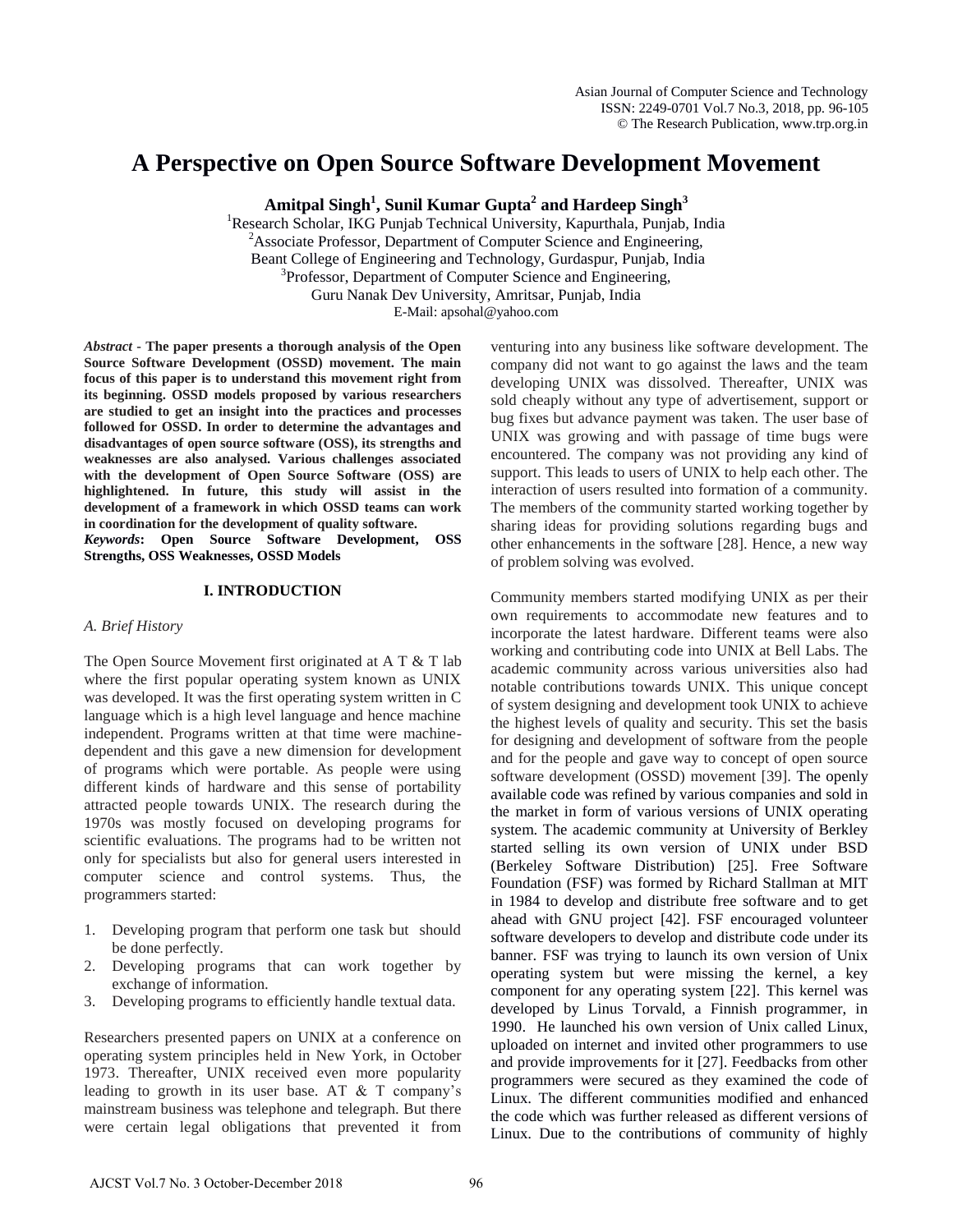capable programmers and analysts across the globe, Linux achieved highest levels of stability and security. In a short span of time Linux became one of the most popular operating system in the world. In 1998, term "Open Source Initiative" was coined in Palo Alto, California by software developers which were working on Linux [28].

Another event, in addition to the Linux project, which increased the pace of OSSD was the decision of internet browser company, Netscape, to make its code open for public. They were facing stiff competition from Microsoft"s Internet explorer and were losing market share. Netscape wanted to attract the best programmers across the globe to give an edge for its product. They wanted the corporate world to benefit from the contributions of volunteers of open source movement [28]. This development was noticed by Free Software Foundation. They met to plan a strategy for such a new way of software development and also wanted to coin a new term for such an approach. This nonpropriety software development approach was thus named "free software" which after further called "Open Source" to make it look more business oriented and less ideological [27]. This move was welcome by followers of open source movement. Linux community took no time to advertise the idea of OSSD through its websites, mailing lists and other discussion forums [28]. Another term used is FLOSS and it stands for free, libre and open source software (OSS) [10]. This was the start of a new ideology which would pave the way for development of co-operative environment in which dedicated teams of volunteer software developing communities could participate and contribute in various areas of software engineering. Aim of the communities is always to make high quality and reliable software, no matter how complex may be an application [2]. This study is performed to accomplish following objectives.

- 1. To get familiar with OSSD movement.
- 2. To study the evolution of OSS from an idea.
- 3. To study existing OSS models.
- 4. To study strengths and weaknesses of OSS.
- 5. To highlight various challenges associated with OSSD.

# *B. What is Open Source Software Development?*

Free/Open Source Software (F/OSS) is a new way adopted for professional software development. Software is considered to be developed using OSSD strategy if it is distributed under a license, which fulfills "four freedoms" of F/OSS [2]. This is freedom to use the software as per own wish, freedom to copy, freedom to re-distribute and freedom to modify source code with condition that the modifications are also made available for distribution. Two major organizations involved in promotion of free OSS are Free Software Foundation (FSF), which made GNU Project and Open Source Initiative (OSI), which maintains a repository of OSS compliant licenses.

OSSD starts with an idea that originates in the mind of a single person or a group regarding development of software to address a particular need or solve some problem. The team then discuss among themselves or with others about the possible solution for the problem. They also discuss the various alternative solutions available and process of making the code base. After thorough discussions, first release of the software as per their requirements "personal itch" [12] is written. The software is put online and its source code made available to all. All the contributors were inspired to contribute bug fixes and functional improvements into the software. This resulted into formation of a common platform where contributors can communicate and hence a project community [34] is established. Communities use mailing lists, online forums, newsgroups and other online media to advertise the project. The project community allows best programmers from across the globe to share their expertise in various fields. Software code is written and shared in an efficient manner. Software become highly stable as the testing and debugging is performed by contributors across the globe. The cost of software is reduced as freelancers are involved. A Perspective on Open Source Software Development Movement<br>
OSSD states with an idea that originates in the mind of<br>
using the provincial angel and originates in the mind of<br>
to addessa a perticular med of solves-many per

Contributions from various contributors are analysed by core team of the project. The core team may have single or more number of coordinators. Coordinators are project creators and responsible for evolution and growth of community. They would take final decision to incorporate the received code into final build and release next test version of the software. After rigorous testing and debugging when required quality of software is achieved, test versions of software are promoted to be the next stable release. Further with passage of time new contributions in form of bug fixes and feature enhancements for the software are received. Same cycle of thorough testing and integration of code into existing software is followed. Every effort is done to attract more and more people towards the project and with passage of time the project grows. Teams members of the community provide feedback, which acts as base for planning of future project enhancing strategies. New features and resources are incorporated during research process. With constant efforts the project attains high quality and upcoming issues are dealt with even better ways.

Based on the above it is worth mentioning that open source is a new software development philosophy and open source licenses apply for distribution of this freely available work. The ways in which developement work is coordinated and communicated among the developers makes it different from existing software development strategy and this is what is unique. In addition to making original code available, OSS foundation set following guidelines to be followed.

1. Software can be freely redistributed and will not have any restrictions for distribution along with or as a part of another software package.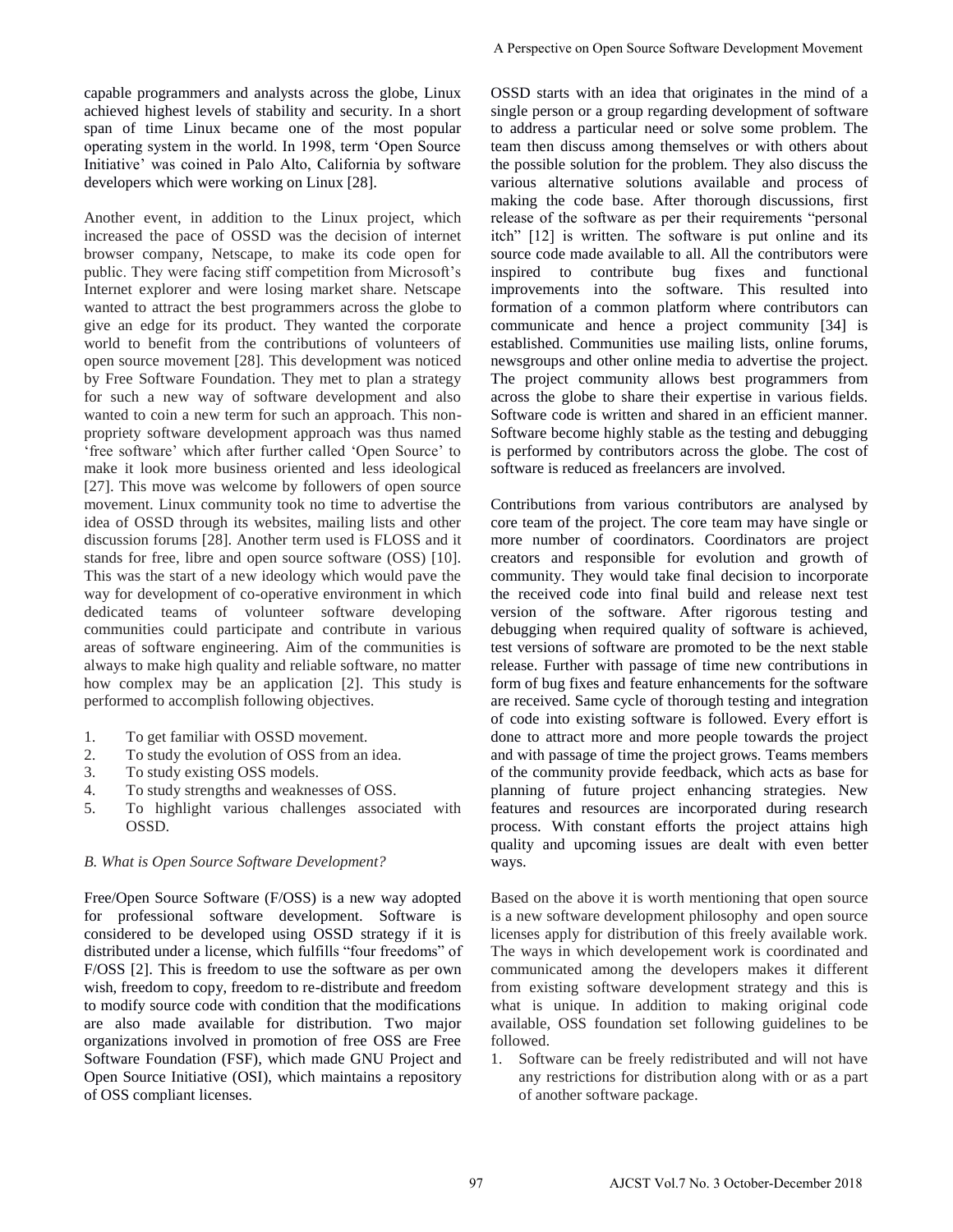- 2. Software source code will be available for public to examine and test which in turn improves the quality of software.
- 3. License of the OSS must allow others to modify and further adapt the code base for some other purpose. Changes to original author's source code by another distributor must be restricted but if required then responsibilities for fixing of errors as a result of changes made by that distributor should also taken.
- 4. Any person or group should be free to use OSS without any discrimination [42].
- 5. License should allow the use of OSS without any discrimination against any field.
- 6. Whenever a software is distributed along with a larger product then license of the larger product should cover all its components. The license must allow for these small components to be distributed alone whenever required [42].

To get an insight into production process of OSS from scratch, about forty five relevant research papers covering various aspects of OSS production have been analysed. Certain other sources like websites, books and magzines covering brief history, nature of OSS, existing models of software production, strengths and weaknesses of OSS, challenges associated with OSSD are also analysed.

This research paper is organized into five sections each covering different aspects of OSSD movement. Section one presents discussion on historical aspects of OSS movement. This section covers the need for development of software using open communities and how open source software development was started and later how it became a full grown movement. Next sub section presents discussion related to what actually is the open source software development. Then various guidelines to be followed by open source software developers is stated. Section 2 and 3 presents strengths and weaknesses of OSS respectively. Section 4 presents review of the existing open source software development models, their evolution and feature addition with time. This section provided important insight into operational aspects of open source software development teams. Section 5 presents various challenges associated with open source software production. These challenges must be overcome for success of OSS. Next section concludes the paper and future work to be done is highlightened. Amitpal Singh, Suni Kumar Gupta and Hardeep Singh<br>
2. Software source code will be available for public to<br>
solvence or code with in turn improves to modify and<br>
1. License of the OSS must allow orbers to modify and<br>
furth

# **II. STRENGTHS OF OPEN SOURCE SOFTWARE**

OSS are gaining popularity and there market share is increasing with time. They have number of advantages that had resulted into making this movement a success. Some of the strengths of OSS are enlisted below:

# *A. Less Development Time*

Once core team launches the software after planning and design phase, its development kicks in. The product development time is minimised as hundreds of qualified developers across the globe contribute to original product. Thereafter, its functionality is enhanced every now and then [36]. Feedback from initial users is collected and given high importance. Error list is prepared based on this feedback. These bugs are again removed in parallel by hundreds of contributors in a time which is much less than proprietary software development teams. Open source contributors are highly skilled and also the users of their own developed system, therefore they have better insight into software requirements and take less time to finalise the system design [36].

# *B. Open Source Projectshave Better Quality*

OSSD is accomplished in an agile manner [5] using an iterative process of software development, incremental release and process of review followed by further refinement by like minded peers. It ensures high level of quality and system security by employing thorough testing by peers across the globe [37]. Open source communities of peers are decentralized [44][36][20] and share their contributions using web sites repositories.

The latest software repositories are stored online for easy access of the developers. OSS products are distinguished by their quality standards, reliability and efficient working. The process of peer review and involvement of end users in software develoment, testing and debugging leads to high quality of OSS products.

# *C. Less Software Development Cost*

OSSD is accomplished using freely available open source tools [3]. Software development is performed by volunteer software professional. They offers their knowledge, experience and hardware without charging anything. Cost of software development is borne by the contributors themselves. All these factors leads to almost no cost of development. Only cost incurred is web hosting facility cost which would be the responsibility of project core team or community. Proprietary software development companies employ paid staff and have to bear other expenses like hardware, building rents, electricity bills, maintainence charges etc. It is obvious that cost of OSSD is much less compared to proprietory software.

# *D. OSS Have High Security Levels*

No software development company ensures 100% security of its products, but OSS have passed through rigorous testing and debugging of unknown number of reviewers. The software code is open and can be freely inspected for any type of wrong doing. These volunteers are free to publically report any type of backdoor entry or hidden spy code [7] in the OSS. The software is developed for public without any personal gains. It is observed that OSS have employed high levels of security mechanism.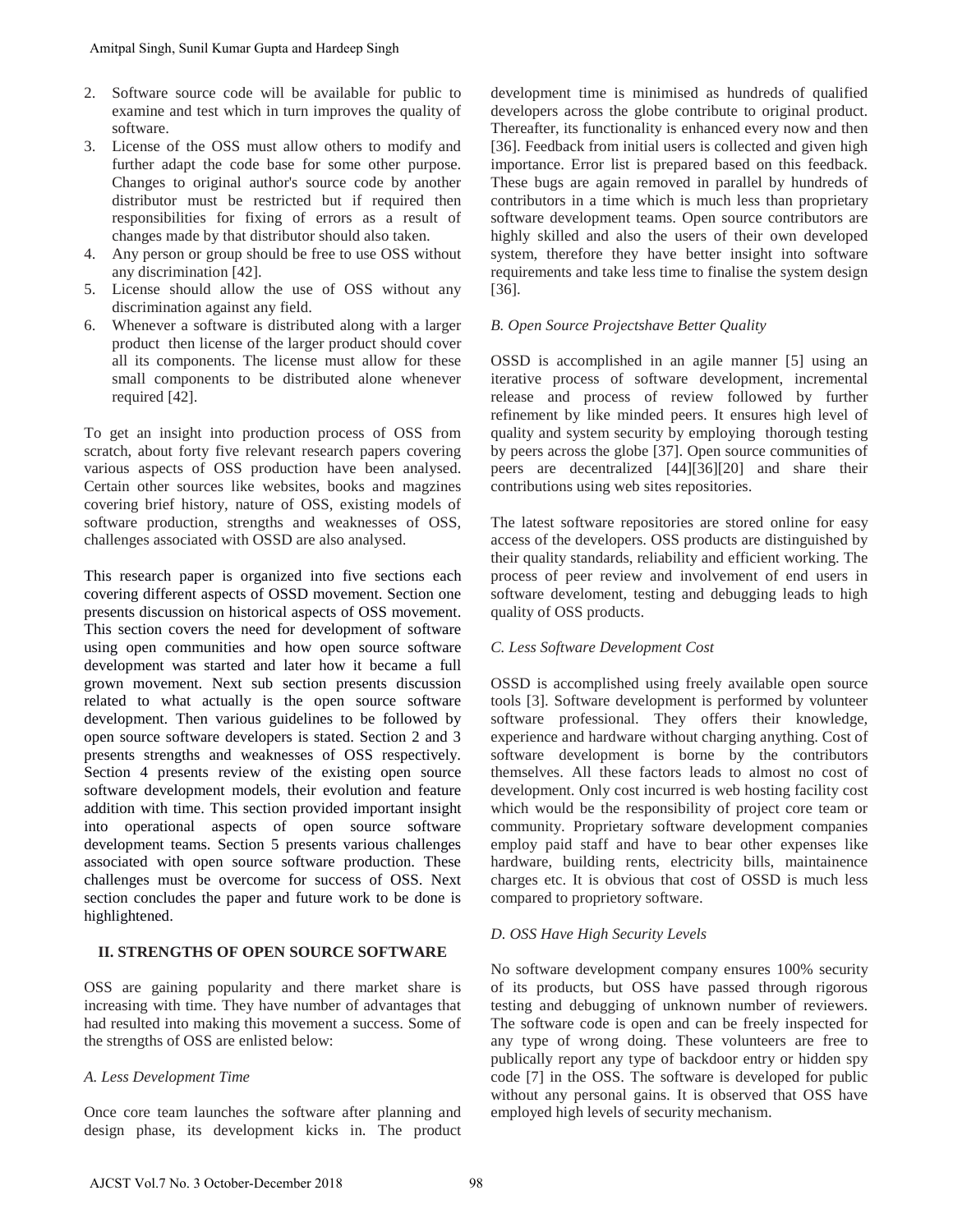#### *E. Open Source Software are More Stable*

Software development envolves number of phases consisting of contributions from hundreds of developers. These contributions have to be clubbed together to achieve the target system. Received code may have some error or deviate from standard coding procedure. Clubbing of code from different sources also results into errors. Bugs are invetiable, be it open source or proprietary software. Solution is to find and fix the bugs. Whoever find and removes bugs quickly is the winner. Proprietary software industry is in great hurry to release next version of the software and may provide solution of old bugs in next release. In case of OSS thousands of contributors with interest in that software are willing to provide solution for any problem. OSS have a bug tracking mechanism which finds and submits encountered errors to the community. There are frequent updates corresponding to OSS used. This results in increasing the stability of OSS [7].

# *F. Every One is Free to Use OSS*

Every one is free to use OSS. Even the corresponding code can be downloaded and modified as per requirements. Freedom to use is there but one is bound by open source licences. Number of licences are certified by Open Source Initiative and used as per the situation. Some of the licences are General Public Licence, BSD Licence, Mozilla Public Licence, Python Licence and there are many more [46].

# *G. Huge Amount of Manpower Available*

Large software projects have large manpower requirements. To develop high quality software products, manpower must be highly skilled. Popular open source projects attract highly skilled people towards it. As popularity of the product increases, more and more people join the community. There is never a shortage of manpower and every software development activity is handled by highly skilled professionals [15].

# *H. Freely Availabe Resources and Other Infrastructure*

Developers involved in OSSD activities contribute various resources required like hardware, office space, furniture, stationary, internet charges, electricity charges etc. One may say that "OSS is not developed free of cost but it is denoted to public by the community".

# *I. Skill Enhancement for Software Professionals*

Software professionals join OSSD communties due to certain personal and career specific reasons. Members of these communities devote their time and effort to collaborate, share ideas, acquire knowledge from one another and hence polish their software development skills. Whenever some software related problem arises, huge membership base of the community can cooperate to provide a solution for the same. With time members of

community develop self determination and earns recognition among the peers. As number of contributions of a developer increases towards a community, the developer becomes a key member and can be made member of the core group in community. This gives the developer an international recognition and may be followed by job offers from well established software enterprises.

# *J. OSS Contribute in Price Reduction of Electronic Gadgets*

Electronic devices like mobile phones, desktop and laptop computers, palm tops, tablets and many other hardware devices always require software for its smooth operation. Price of these devices is determined by clubbing the software cost with hardware cost. OSS can be employed for almost all electronic devices as a replacement of third party proprietary software used in it. This would help to reduce the cost of large number of electronic devices giving the manufacturers an opportunity to offer more competitive price .

# *K. No Need for any Government Regulation*

Proprietary software development companies are bound to obey rules and regulations of the concerned country. Companies are required to register under the government by paying fees and other taxes. They are under obligation to report annual financial status to the government and other share holders. Failure to do so may be followed by loss of goodwill or penalities. Therefore lots of manpower in terms of accountants, consultants and lawyers are required to complete this task. All of these factors contribute to increase in cost of the software developed by that company. OSSD communties are not under any such government obligation and are only governed by open source licence mechanism. Their only aim is to provide best quality software. A Perspective on Open Source Software Development Movement<br>
cocognition anomg the poests overdsets foremation and estample of<br>
cocognition anomg the poests As number of contributions of<br>
a developer increases to worst a c

# **III. WEAKNESSES OF OPEN SOURCE SOFTWARE**

OSS is developed by volunteers and one cannot force the things upon others. As one have thorns with flowers and OSS is no exception, OSS has number of disadvantages that hinders its adoption rate. Some weaknesses of OSS are enlisted below:

# *A. OSS do not have One to One Support Facility*

 OSS is developed by volunteer from all across the globe and they may be hundreds in number. Developers being volunteers may not turn up when support is needed. OSS is known for their quality but at the same time a strong work force for providing support is required. Some of the well established communities like Linux, Apache, Python and so on, do have a strong support mechanism in terms of mailing lists, FAQs and newsgroups. But what about other communities which are still growing and have not yet matured to that level. Even such communities provide software for critical missions but it is recommended to employ the same carefully.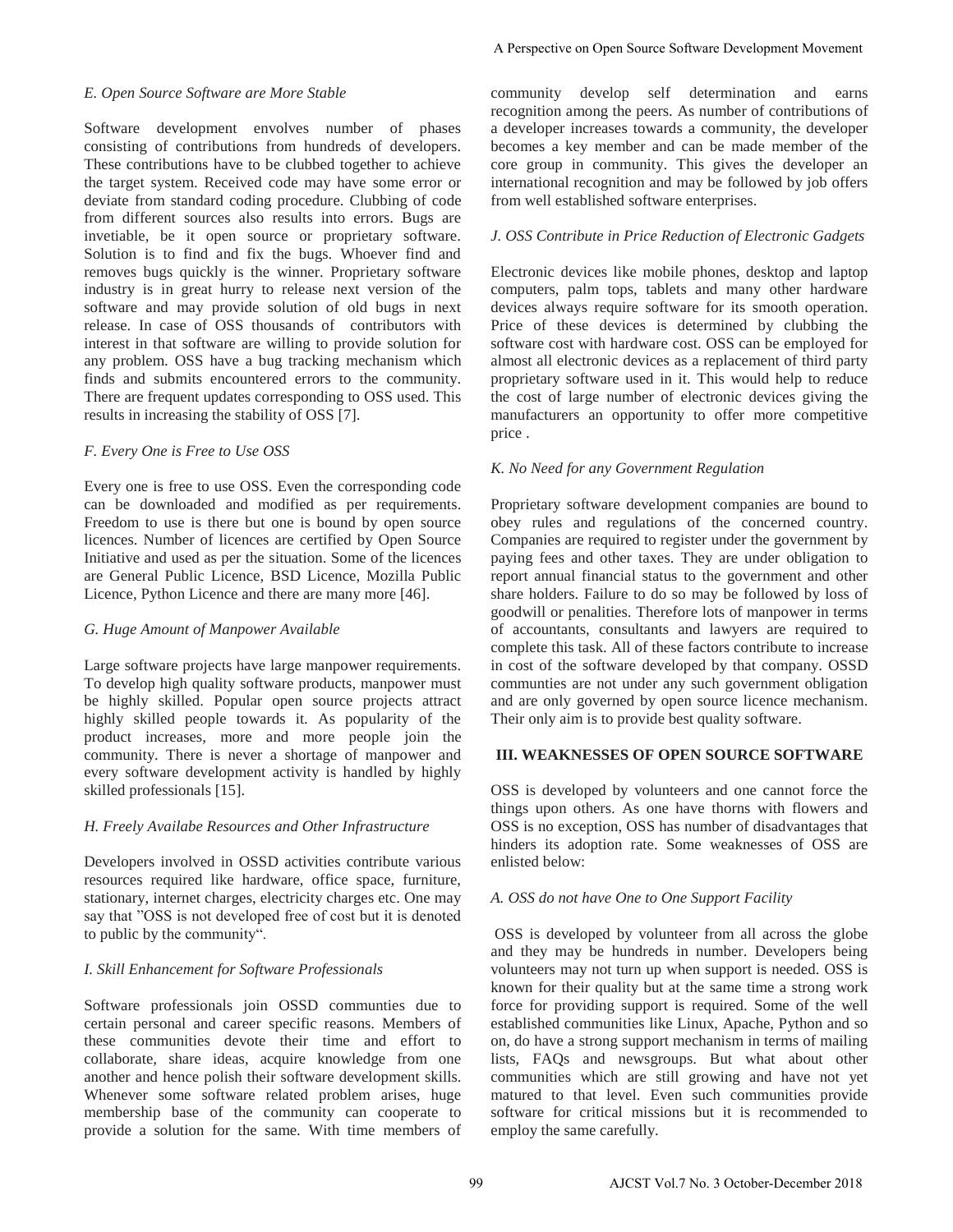# *B. Large Number of Open Source Projects are Abandoned Midway*

SourceForge is one of the largest OSS hosting facility with large number of high quality and mature software projects hosted on it. It also have a large number of low quality projects which finds very little amount of downloads. In addition to these huge amount of abandoned projects are also uploaded on such sites [14]. Developers initiate a project but in large number of instances, do not find any takers or contributors as it is not accepted by general public. The original developers themselves leave projects and are attracted towards more successful ones. Poor project handling and mangement skills [39], inability in community formation, member communication, coordination among them, insufficient and uneven distribution of resources are also responsible for failure of the project. Other factor like poor bug handling facility, less feature addition and upgradation reduce quality of software. Some products are unable to compete with an already established product.

# *C. Source Code is Available to all Hence can be Tampered Leading to Insecurity*

An article, published in Washington Post, presents the fact that software gaint, Microsoft, is aggressively advocating the Pentagon to suppress its growing use of freely available OSS and must switch to proprietary systems sold by the software firms [21]. According to Microsoft, open source code is accessible to general public to examine and even to criminals or hackers who may exploit it. Proprietary companies advocate the fact that their software code base which is confined to the company itself, is more secure and ideal for critical systems. UCITA(Uniform Computer Information Transactions Act) [37] has a clause that if users do not adhere to conditions laid in licence agreement then propreitary software development companies can disable their software installed on user's machines by remotely logging into it. This means that the software manufacturer can put a back door for secretely and remotely accessing their software installed on user machine. The company may turn-off or disable selected features or entire product. This is a major security breach and must be avoided. These back doors could be exploited by hackers to disrupt the functionality of computers. OSS is examined by hundreds of dedicated professionals with an aim to develop high quality public poducts, hence such vulnerabilities are discovered and fixed in short interval of time. Amitpal Singh, Sunii Kumar Gupta and Hardeep Singh<br>
A Large Number of Open Source Projects are Abandoned<br>
diductor<br>
Large Number of Open Source Projects are Abandoned<br>
alconcer-Derego is one of the largest OSS bosting fac

# *D. OSS are not Compatible with Proprietary Ones*

The OSS is developed by community with contributions pouring from across the globe. These software are made as per guidelines issued by the community and are not bound to adopt global standards. These are not made to earn profit and do not get any benefit for sticking to proprietary software production "standards". In the process of software production, standards are not authorised by any central controlling authority. Each company follow its own standard development mechanism. Proprietary companies design there products so that they are compatible with other similar production houses. They do not care about compatibility issues with other similar OSS. OSSD communities are trying to solve this problem by providing software for various disciplines. Operating systems, database management systems, web servers, office suites, games and software for almost all applications are available as free OSS. Users are recommended to select the software from a wide variety of OSS available and use it. It is assured that these software will not let you down.

# *E. OSS not Available for all Platform*

Communities engaged in the development of OSS want to increase their user base. So they want there software to be used by every individual. But people are using different platform and in order to run OSS on them, some type of intermediate code is required. In order to solve platform issues, OSSD communities have developed many versions compatible with different platforms.

# *F. OSS development is Community Oriented*

OSS production starts with core team giving an initial simple version of the product. Further development is carried on by a dedicated team of developers which with passage of time takes the form of a community. Most important aspect of open production is to advertise the project so that new volunteers are attracted towards it. As the developers would not get any incentive for their contributions, why should they join the community. Therefore, efforts to attract the contributors are required and only then end user participation can be increased. People would use the product only if it is best one with no other alternative. Healthy community consisting of various categories of people to make and analyse design options, write code, performing testing and debugging, provide documentation and support. Communities may be open in nature but joining such communities require one to be well versed with latest technologies.

# *G. Updated Documentation not Available*

OSS is made by combining contributions from hundreds of programmers across the globe. Most of them provide executable code which is embedded into already existing software repository. All the efforts are made to provide quality software whereas very little time is devoted for documentation of system. This unavailability of documentation makes it difficult for old and new developers to have an understanding of the existing system. Lack of documentation makes it impossible for developers to follow similar process for designing and coding of the applications [26].

# *H. Common Software Development is not Followed*

As OSS is developed by independent individuals who hardly communicate with one another, chances of following a common software development model is thus very less. Individual contributors handle and solve the problems in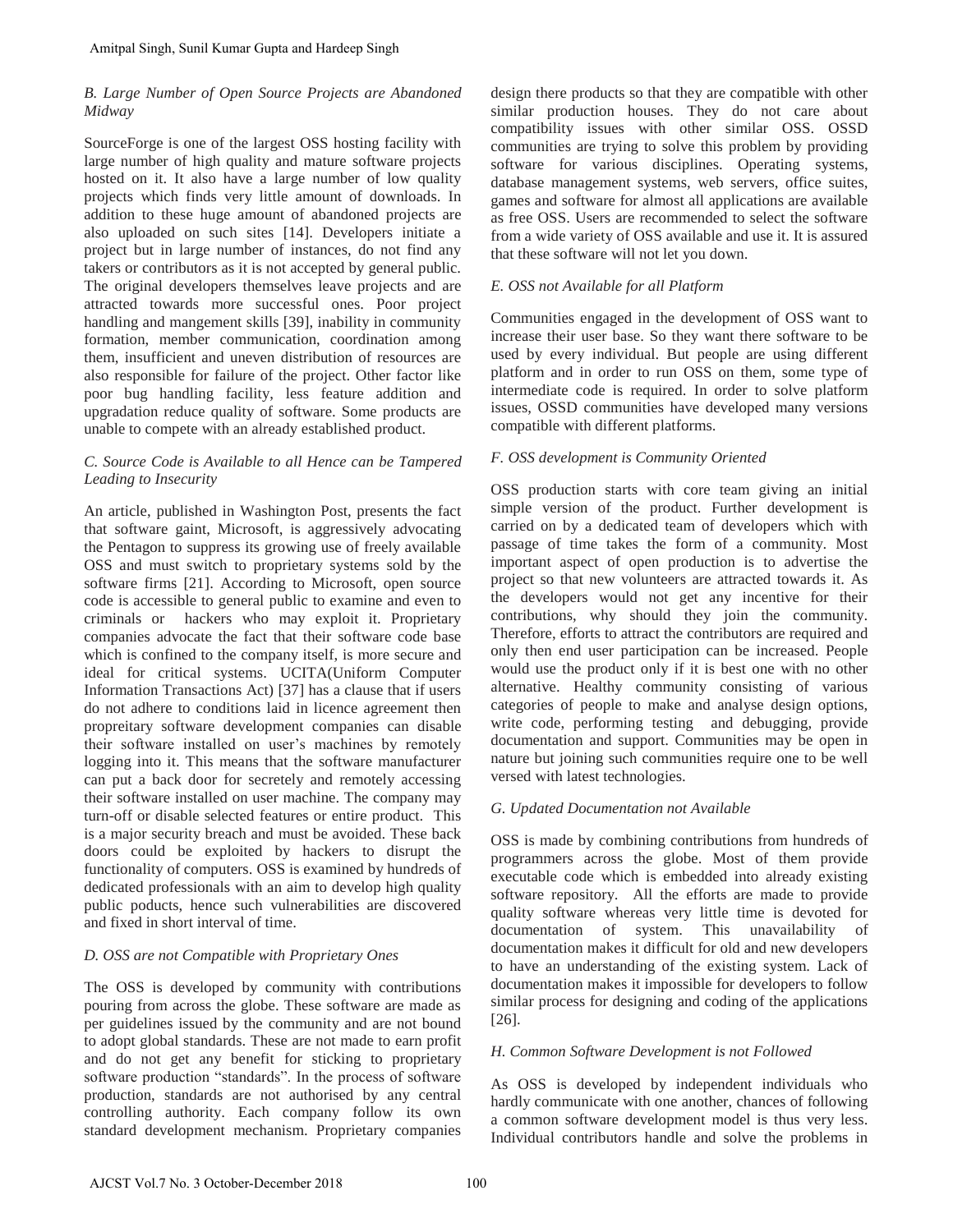there own way and employ different set of development practices. Most of the efforts are concentrated on development of quality code whereas system design aspects are ignored. This may solve the purpose for small projects but problems arise when size of the software become large. Modern software follow ISO 8402 quality assurance standards and every activity is performed in a systematic and planned manner. The nature of OSSD is unplanned so quality of products developed may not be up to the mark. This is one of the factors which contibute to high failure rate of open source projects. If OSSD have to be applied in critical applications then modern software practices have to be adopted. Some of the established projects like Linux, KDE, Andriod have a dedicated team for planning, defect removal, updation and removal of obselete components. Still good metrics for measuring quality of OSS are not in place.

# *I. Projects Suffer from Problem of Coordination and Communication*

OSSD is carried out by community of unknowns where no one know what others are doing. Whom should a developer consult in case of any development related query? A number of contributors may be working on a particular solution but they do not have any coordination and communication among themselves. OSSD communities must have an established coordination and communication mechanism for attaining higher quality in the developed products. Such mechanism would help to quickly forward bug reports to original developers for fast debugging. Duplication of efforts would also be reduced. Proper coordination would help in finding best solutions and hence highest levels of quality. Communcation channels must be authentic otherwise it ends up with low productivity [1].Professional software development companies have experienced colleagues to guide and support new members of the team [9]. Such support is missing in OSSD teams as contributors do not know each other and may not be interested in guiding others. They may not have time or enough resources to interact with newer members of the community [4][41]. New members are left with options of downloading the code and other documentation to get familiar with the project. This code or documentation may even be outdated. Coordination among members become important with an increase in code base of the project.

# *J. Interactive User Interface Missing*

Many open source users feel that OSSD teams do not concentrate much on designing interactive interface for the products. People are familiar with proprietory software products as they have used them for long period of time. Moreover they have participation of the end user [20] and interface is customised as per desires of the customer. OSS developers have their own choice, preferences and hence design interface as per their requirements. Most of the efforts are focused on developing high quality product than the interface.

# *K. Irregularity in Removal of Defect*

 OSS belonging to large size communities have a formal defect removal mechanism which take less time in removal of bugs whereas smaller communites may take much more. At the same time it is seen that solutions are quickly provided for security related bugs but minor bugs may even take months to be fixed. A large number of users with less techincal skills are not able to track the bugs. Therefore, good bug tracking and reporting mechanism is required so that bugs can be timely tracked and removed.

# *L. Frequent Release of Beta Versions*

Contributions to OSS is received frequently and software is updated regularily. Many short time versions which lack high quality standards are released followed by a long time support version. Short time versions are also less stable. Large number of versions and frequent updates may frustrate the end user.

# **IV. EXISTING OPEN SOURCE SOFTWARE MODELS**

Open Source Software development is usually started by individual person or a group of persons. The development is carried forward by formation of a community. Different researchers have explored and explained this mechanism of community formation but still a standard agreed upon model of OSSD do not exist. One factor contributing to the fact of not having a standard development model is that different projects require different development strategies to be followed. Another fact is that different communities have different working and organizational culture, which they adopt for their projects.

Raymond [31] who was a pioneer in the field of OSSD termed it as a Bazaar model and described it as "a great babbling bazaar of differing agendas and approaches". OSSD is community oriented where development is performed on mega scale in parallel where innovative minds contribute voluntarily [40]. These contributors never have any face to face interactions as they are from different corners of the world. They have different cultures and speak different languages. As soon as problems appear or some innovative idea is to be implemented, some of the best programmers join over the internet to provide solution for software problems without any profit. This model in based on the idea that work is done by collective efforts of people who may be contributing marginally but there joint efforts sum up into huge project. The development activities are publicly visible and open, developed code is available over the web. Projects do not follow any formal project management guidelines, neither there are any budget considerations nor any time schedule [45]. Success of the project depends upon community and joint efforts for community development, skill enhancement of associated developers and maintenance of community should be carried on [35]. A Perspective on Open Source Software Development Movement<br>
K. *Irregularity in Removal of Defect*<br>
deScet removal mechanism which take less time in remova<br>
of descent removal mechanism which take less time in remova<br>
of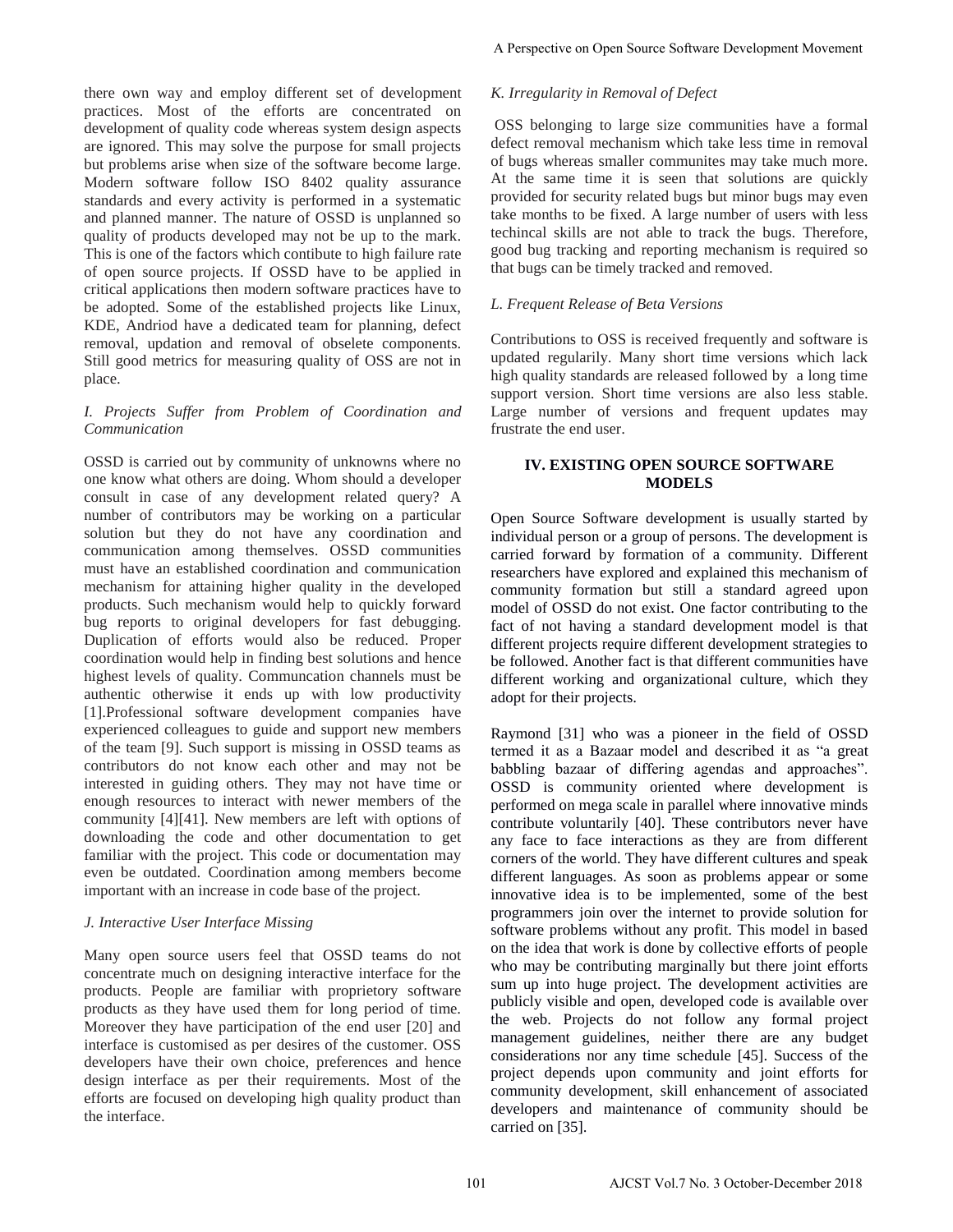The model proposed by Sugumaran *et al.* [42] is based upon the fact that developers of OSS follow certain common practices. They usually perform certain similar action and iterate through them. OSSD process can be divided into seven phases. Initially the process starts with discovery of problem followed by finding out volunteers to handle the project. Next is solution identification phase in which design activity is carried out. After design is validated and verified coding and testing is carried out. Usually number of errors is found during testing which leads to code review and change process to be carried out. When developers are satisfied with the quality of software, code is committed to the build and required documentation is performed. Lastly the software is updated as per latest requirements and future release management is performed.

Another OSSD model was proposed by Wu and Lin [45] and it incorporated licensing for open source distribution and mechanism for version control. According to the author, open source project starts with a personal idea. The developer looks for any existing similar project and if it is found, he joins that project else initiates new project. Developer may have independent hosting facility or may hosts it on some OSSD community website. Bug tracking and other announcements are carried out through mailing lists. One important addition incorporated by the author is use of CVS version control mechanism. Further, documentation is performed and manuals are prepared. Another aspect added by the author into OSS development model is the use of a license model which of course is open in nature. Modifications in form of patches are accepted and incorporated into the system. Official version of the software is released and regular updates are provided.

Model proposed by Schweik and Semenov [38] consisted of three phases for software project life cycle. First phase is termed as project initiation phase, which is performed by the project core team and then they invite other contributors to further develop and enhance the project. In second phase, project is made open by its founders and various open source licenses are followed for its distribution. For success of project, experienced and dedicated developers of core team must have active participation. The core team has to be technically very strong if the developed project is to compete with best in the market and it should be ready for future. Collective efforts of development team are required to incorporate latest innovations into the project. The project development framework should be designed in such a way that future requirements and feature enhancements could take place easily. This phase also deals with selection of relevant technologies in which system is to be implemented. Appropriate web sites for project advertisements, code sharing and recruitment of developers have to be chosen and be at place. Third and final phase deals with various elements of risk encountered during life of the project. Time from project initiation followed by growth, stability and decline is taken into consideration. Other factors like utility of the developed product for global users, interest of users in the developed product and active participation of Amitpal Singh, Sunit Kumar Gupta and Hardeep Singh<br>The model proposed by Suguraman et al. (42) is based upon<br>the fact that developes of OSS follow extrain common<br>metrices. They mually perform certain circuit environmentica

developers in testing, debugging, documentation and further programming are also taken into consideration.

The model proposed by Fielding *et al.* [13] incorporated a decision making mechanism into life cycle of open source projects. Each phase of the model has task associated with it. This model consists of following six phases. First phase is managed by developers and it involves fixing of roles and responsibilities of various entities involved in the project. In second phase, work to be done is identified. Planning for the work and process of work management is carried out. Third phase performs the job of allocation of work among developers. Various project development activities are carried out. Check is kept that whether the work is done as it was planned earlier. In-house testing and debugging is performed in the next phase and is termed as pre-release testing phase. Fifth phase is inspection phase where final inspection is performed before the software is release. Lastly release management is performed with an aim for up gradation of product with latest features and further innovations.

Jorgensen [17] proposed an OSS which provides information related to processes corresponding to activities performed by specific products. Various phases in this model are as explained ahead. The very first phase consists of code that is contributed by some of the best developers across globe for purpose of reviewing. This code is made available to peers for testing, debugging and further improvements. Further there is a thorough and independent peer review for contributions, which is major strength of this model. Next phase is devoted to pre-commit testing where contributions made by different developers corresponding to some new feature or bug is tested thoroughly. This phase is very important as it is to be ensured here that all contributions are made totally fault free before they are added into the finished product. After newly added code had achieved the desired quality and stability levels, it is released as development release version. This released code would be analysed, reviewed, tested and debugged for flaws by community members in parallel across the globe. Error reports are submitted to the community web sites. Errors are corrected and further improvements are made till required quality is achieved following which this development version is converted into production version and released as a finished product.

Another classification for various stages through which an OSS passes is given by Rothfuss [33] in his work. As usual project starts with planning stage where it is only an idea and scope of the project is still under consideration. Nothing with respect to designing or coding is yet prepared. Whenever any amount of basic source code is ready and project starts to take some shape, the stage is termed as Pre-Alpha. At this stage, the released source code is at very initial level which may not even be expected to compile or run. Contributors other than the core members usually find it difficult to read and understand the intension for which source code is written. When some guidelines for further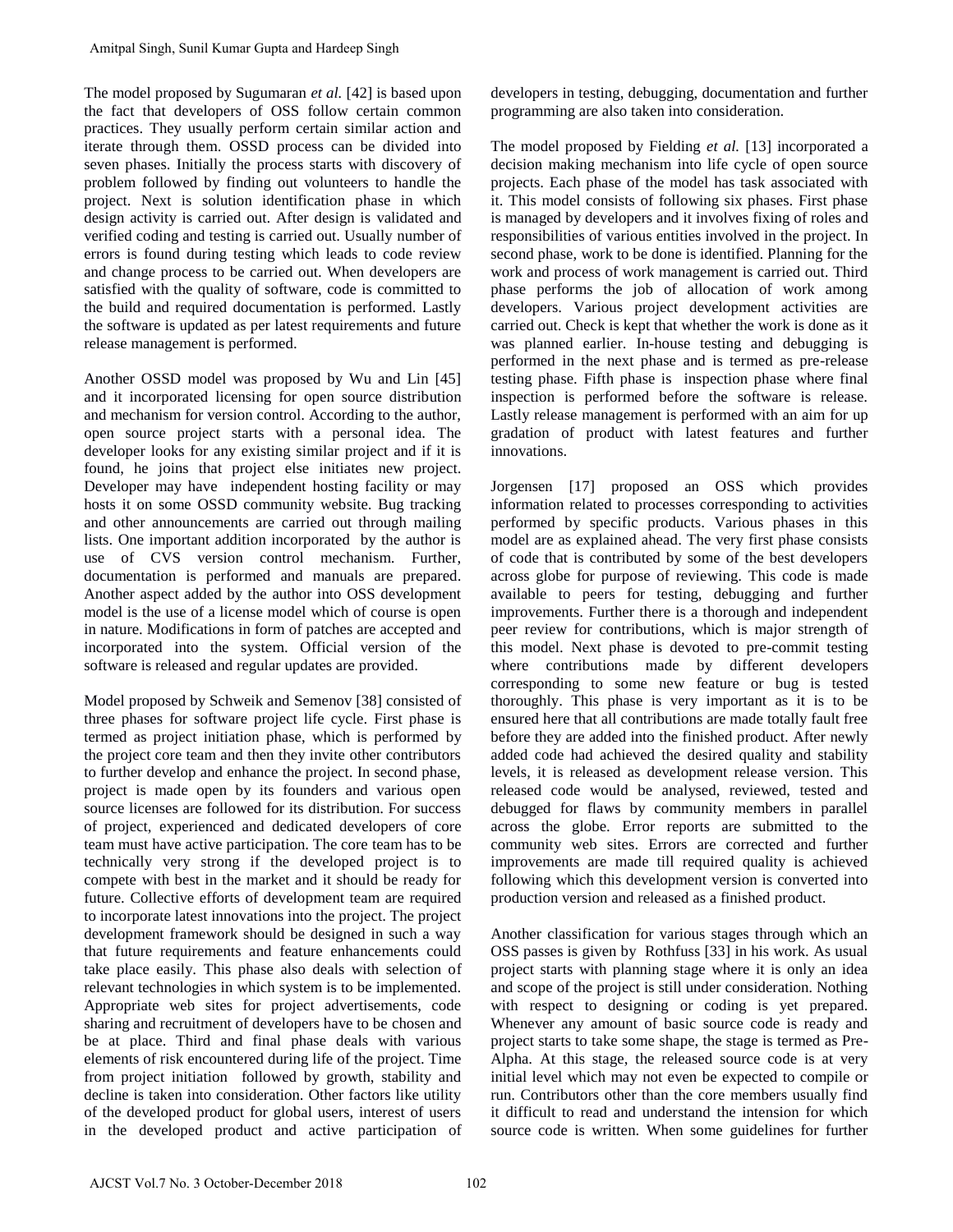development are formulated, the project enters next stage termed as Alpha. During Alpha stage, code starts taking shape and the released code starts working at least for small functionality. Documentation pertaining to preliminary development is also released. The team contributes to expand feature set of developed application. When set of intended features are incorporated into the project, it is said to enter into next stage termed as Beta stage. In Beta almost entire codebase is developed but faults are still existing in the system. Faults are found and debugged by the community leading to development of highly reliable software system. When number of faults is below expected quality level then stable version of project is released. This stage is called Stable. The system is now in stable state and reliable enough for use in daily routine. Whenever some changes are required they are applied very carefully and the intension of changes is to increase stability but not to add new functionality. Leaving aside minor issues, if no significant change happens over a long period of time, project will be termed as in mature stage. In this stage developed software performs reliably, its intended purpose is fulfilled and no new development occur. New changes should be applied with extreme care as it may destabilize the already stable system. The project is used as it is over a period of time before it becomes obsolete and its user base decreases to critical low level or it is replaced by better software.

Roets and Wright [32] developed an OSSD model as an extension of traditional SDLC model. Author proposed Initiation phase as the first phase in OSSD life cycle, which takes place of Planning, Analysis, and Design phases of traditional SDLC. Second phase proposed in OSSD consists of Review, Contribution, Pre-Commit Test and Production

release as sub phases in place of Implementation phase is SDLC. Third and final proposed phase consists of parallel debugging and development release as replacement of Support phase in traditional software. Taking into consideration the OSSD models proposed by various authors it is evident that OSSD life cycle is altogether different as compared to traditional software development process. Planning of the system, its analysis followed by design is usually carried out by core team and then it is made open for contributions of developers across the globe. OSS projects employs certain own community based processes and practices, but still certain common characteristics are exhibited by almost all of the OSSD projects [11].

The main focus of all OSS projects is to develop software using collaborative development strategy. Community members are globally distributed and they voluntarily participate in software development. There is no central management authority but a core team which had initiated the project. As members are distributed across the globe, they have high diversity of capabilities, qualifications and skills. Most of the members do not have any face to face interaction hence the medium of communication is usually internet or other web-based technologies. Pace of software development is increased as individuals carry various development activities in parallel. Every member develops code independently followed by strict community based peer review. No one will get any type of favour as all are strangers. Core team will decide for release of patches for bug removal and new software releases only after required quality is achieved. Brief features of the above discussed OSS models are tabularised in table I. A Perspective on Open Source Software Development Movement<br>
release as sub phases in phace of Implementation phase<br>
SILC. Third and forwal proposentation phase<br>
subsequent phase<br>
development release as replacement of<br>
dev

| <b>Author</b>       | <b>Features of various OSSD Models</b>                                                                                                                                      |
|---------------------|-----------------------------------------------------------------------------------------------------------------------------------------------------------------------------|
| Siau & Tian         | Parallel development, contributors across the globe, activities openly visible, formal project<br>development, budgeting and scheduling absent.                             |
| Sugumaran et al.    | Problem discovery, finding volunteers, solution identification, design activity, validation and<br>verification, coding and testing, Software updating and future releases. |
| Wu & Lin            | Open source licensing, CVS mechanism, testing and bug tracking through mailing lists,<br>documentation and manuals, regular updates.                                        |
| Schweik and Semenov | Project initiation, going open, Project growth, stability or decline taken care off.                                                                                        |
| Fielding et al.     | Fixing roles and responsibilities, planning and management, allocation of work and schedule, in-<br>house testing and debugging, final inspection, release management.      |
| Jorgensen           | Code submitted for review and improvement, independent peer review, pre-commit testing,<br>development release, rigorous parallel debugging.                                |
| <b>Rothfuss</b>     | Software Planning, Pre-Alpha, Alpha, Beta, Stable, Mature, Obsolete.                                                                                                        |
| Roets and Wright    | Based on the traditional SDLC, review of contributions, Pre-Commit Test and Production, Parallel<br>debugging and future development.                                       |

TABLE I FEATURES OF OPEN SOURCE SOFTWARE DEVELOPMENT(OSSD) MODELS

# **V. CHALLENGES OF OPEN SOURCE SOFTWARE DEVELOPMENT**

OSSD is altogether a different approach of software development and hence is associated with number of challenges which must be overcome for its success. Some of the challenges found after surveying literature on OSSD methadology are as listed below.

- 1. Globally distributed development team
- 2. No or rare face to face interaction
- 3. Team of volunteers, can quit any time
- 4. Healthy environment for community formation [23]
- 5. Mechanism for mutual support, coordination and feedback [18][24]
- 6. Maintain the enthusiasm of team members [19]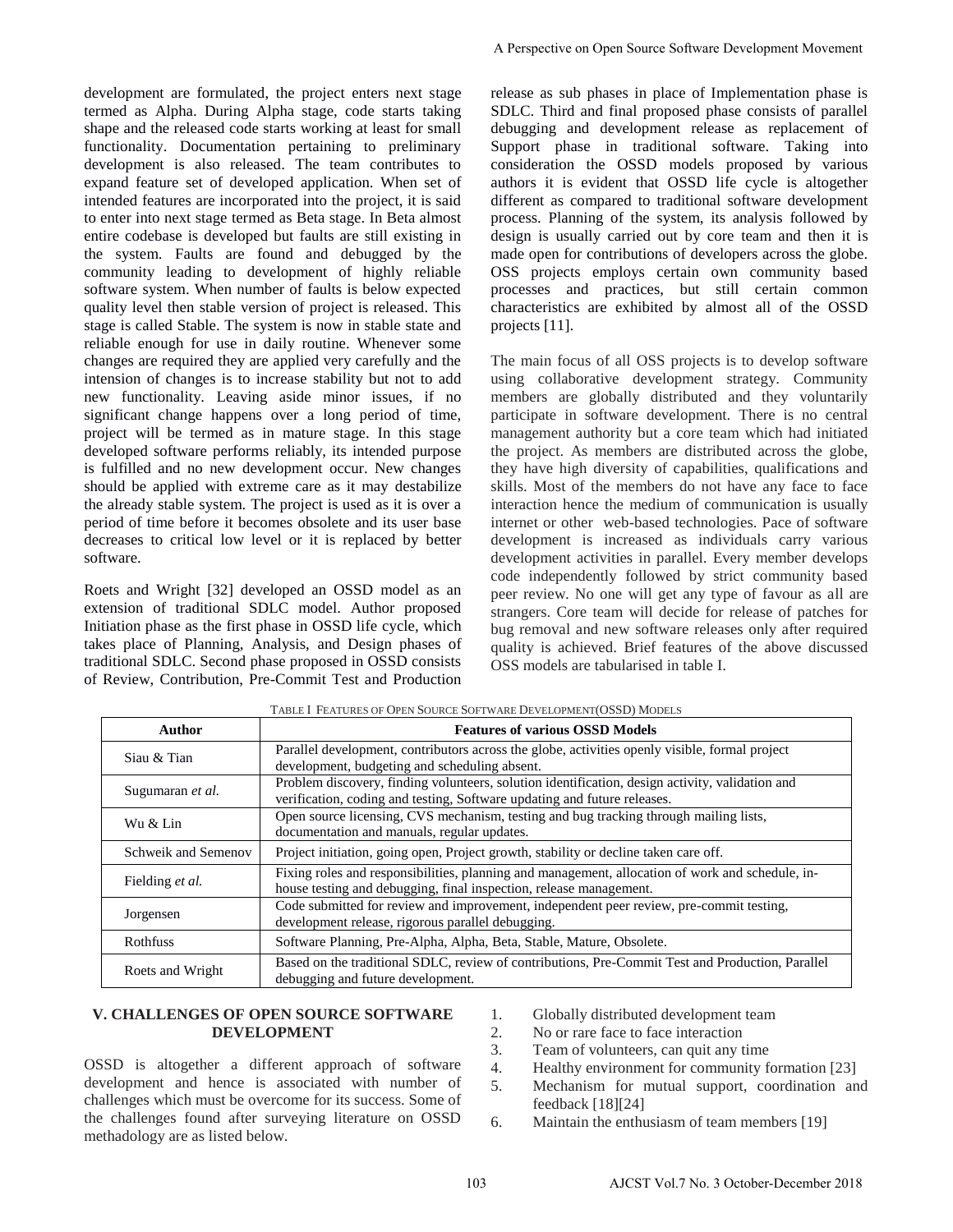- 7. positive leadership [30]
- 8. Mechanism to deal with frequent changes in team composition.
- 9. System for detection of betrayal and lying by members
- 10. System for communication of members who belong to various cultures and speak different languages

The virtual teams responsible for the development of free software must maintain healthy relationship among themselves and the absence of a cordial environment for team members of the community may cause the following effects

- 1. Decrease the amount of contributions of members [8]
- 2. Members start concentrating on individual goals [6]
- 3. Reduces trust among members [43]
- 4. Insecurity [8]
- 5. reduced quality and productivity [16].
- 6. rule-breakers punished by 'flaming', 'kill-filing' or 'shunning' .

#### **VI. CONCLUSION AND FUTURE WORK**

This paper concludes the fact that OSSD deploys a new strategy for software development. Volunteers, forming a virtual community, for development of the software are spread across the globe, belong to diverse cultures and have different traditions. They spare their time and resources for the product development and make it available online for free. OSS have grabbed significant market share due to its strengths, which makes it compete with the proprietary software firms. There are certain associated weaknesses which hamper its growth and make people reluctant to adopt them. Further features of various OSSD models are summarized but still certain aspects have to be added into the models to handle highly dynamic nature of open source software development teams. The future work will focus on development of a framework to assist in the coordination and cooperation among the OSSD community members. The community is the backbone of OSSD so there is a strong need to bind its constituent members. Trust will play an important role in the formation and consolidation of a healthy virtual community, therefore relevance of trust with respect to it will be studied. Before development of the intended framework, other OSSD challenges like leadership issues, nature of team composition, diverse nature of members, community policies, support and feedback mechanism will also be taken into consideration. Amitpal Singh, Sunit Kumar Gupta and Hardeep Singh<br>
1. positive leadership [30]<br>
2. System for delection of betrayal and lying by<br>
2. System for delection of betrayal and lying by<br>
2. System for delection of betrayal and

#### **REFERENCES**

- [1] P. J. Adams, A. Capiluppi, and Boldyreff, "Coordination and Productivity Issues in Free Software: the Role of Brook's Law", *IEEE International Conference on Software Maintenance,* September, 2009.
- [2] J. Asundi, "Software engineering lessons from open source projects", *In 1st workshop on Open Source Software*, 2001.
- M. Bergquist, and J. Ljungberg, "The power of gifts : organizing social relationships in open source communities" , *Journal of Information Systems*, Vol. 1, No. 1, pp. 305–320, 2001.
- [4] L.M. Berlin, "Beyond program understanding: A look at programming expertise in industry", *In Empirical Studies of Programmers: Fifth Workshop*.
- [5] B. Boehm, "Get ready for agile methods, with care", *Computer*, Vol. 35, No. 1, pp. 64–69, January 2002.
- [6] R. J. Bulman, "Shattered Assumptions: Towards a new psychology of trauma", *Free Press,* New York, 1992.
- [7] S. K. Chong, J. Abawajy, M. Ahmad, I. Rahmi, and A. Hamid, "A Multilevel Trust Management Framework for Service Oriented Environment", *International Conference on Innovation, Management and Technology Research,* Malaysia*,* September, 2013.
- [8] D. E. Chubin, G. S. May, and E. L. Babco, "Diversifying the Engineering Workforce", *Journal of Communication"*, Vol. 94, No. 1, pp. 73-86, 2005.
- [9] C. Daffara, M. Jesús, E. Humenberger, W. Koch, B. Lang and B. Laurie, "Free Software/Open Source: Information Society Opportunities for Europe", Retrieved from http://www.eu.conecta.it/paper.pdf, 2000.
- [10] B. P. DanielBlaney, D. Lenceviciene, and Z. Yang, "Open source software development model", source internet (scholors.google.com).
- [11] S. Dietze, "Agile requirements definition for software improvement and maintenance in open source software development", *In Proceedings of SREP*, Paris, France, August 2005.
- [12] S. R. Eric, "Cathedral the Bazaar: Musings on Linux and Open Source by an Accidental Revolutionary", *O'Reilly Associates, Inc. Sebastopol,* CA, USA, 2001.
- [13] R. Fielding, A. Mockus, and J. D. Herbsleb, "Two case studies of open source software development: Apache and mozilla", *ACM Transactions on Software Engineering and Methodology*, Vol. 11, No. 3, pp. 309–346, 2002.
- [14] J. Howison, and K. Crowston, "The Perils and Pitfalls of Mining SourceForge", *Proceedings of the International Workshop on Mining Software Repositories*, Edinburg, UK, pp. 7-11, 2004.
- [15] Igbal, Quadri and Rasool, " Open Source Systems and Engineering: Strengths, Weaknesses and Prospects", *TRIM,* Vol 7, No. 2, 2011.
- [16] S. L. Jarvenpaa, T. R. Shaw, and D.S. Staples, "Toward contextualized theories of trust: the role of trust in global virtual teams", *Information Systems Research*, Vol. 15, No. 3, pp. 250-264, 2004.
- [17] N. Jorgensen, "Putting it all in the trunk incremental software development in the freebsd open source project", *Information Systems Journal*, Vol. 11, No. 4, pp. 321–336, 2001.
- [18] E. C. Kasper-Fuehrer, and N. M. Ashkanasy, "Communicating trustworthiness and building trust in interorganizational virtual organizations", *Journal of Management*, Vol. 27, pp. 235–254, 2001.
- [19] T. R. Kaywort, and D. E. Leidner, "Leadership effectiveness in global virtual teams", *Journal of Management Information Systems*, Vol. 18, No. 3, pp. 7-40, 2002.
- [20] B. Kogut, and A. Metiu, "Open source software development and distributed innovation", *Oxford Review of Economic Policy*, Vol. 17, NO. 2,pp. 248–264, 2001.
- [21] J. Krim, "Open-Source Fight Flares At Pentagon", *In Washington Post,* May 2002.
- [22] Law and the Internet: Third Edition 3rd ed. Edition by Lilian Edwards, Charlotte Waelde (Editors
- [23] R. J. Lewicki, and B. B. Bunker, "Developing and maintaining trust in work relationships", *In: T. R. Tyler, R. M. Kramer (Eds.), Trust in Organizations: Frontiers of Theory and Research*, Thousand Oaks, CA, Sage Publications, pp. 114-139, 1996.
- [24] McAllister, "Affect and Cognition Based Trust as Foundations for D. J. Interpersonal Cooperation in Organizations", *The Academy of Management Journal*, Vol. 38, No. 1, pp. 24-59, 1995.
- [25] M. K. McKusick, "Open Sources: Voices from the Open Source Revolution, *Chapter Twenty Years of Berkley Unix: From AT&T owned to Freely Re-distributable*, Sebastopol, CA, O"Reilly & Associates, pp. 31-46, 1999.
- [26] G. Moody, "Rebel Code: Linux and the Open Source Revolution", *Penguin*, 2002.
- [27] L. Mui, M. Mohtashemi, and A. Halberstadt, "A computational model of trust and reputation", *In Proceedings of the 35th International Conference on System Science*, pp. 280–287, 2002.
- [28] History of Open Source Initiative, Retrieved from *http://www.opensource.org/docs/history.html*, 2001.